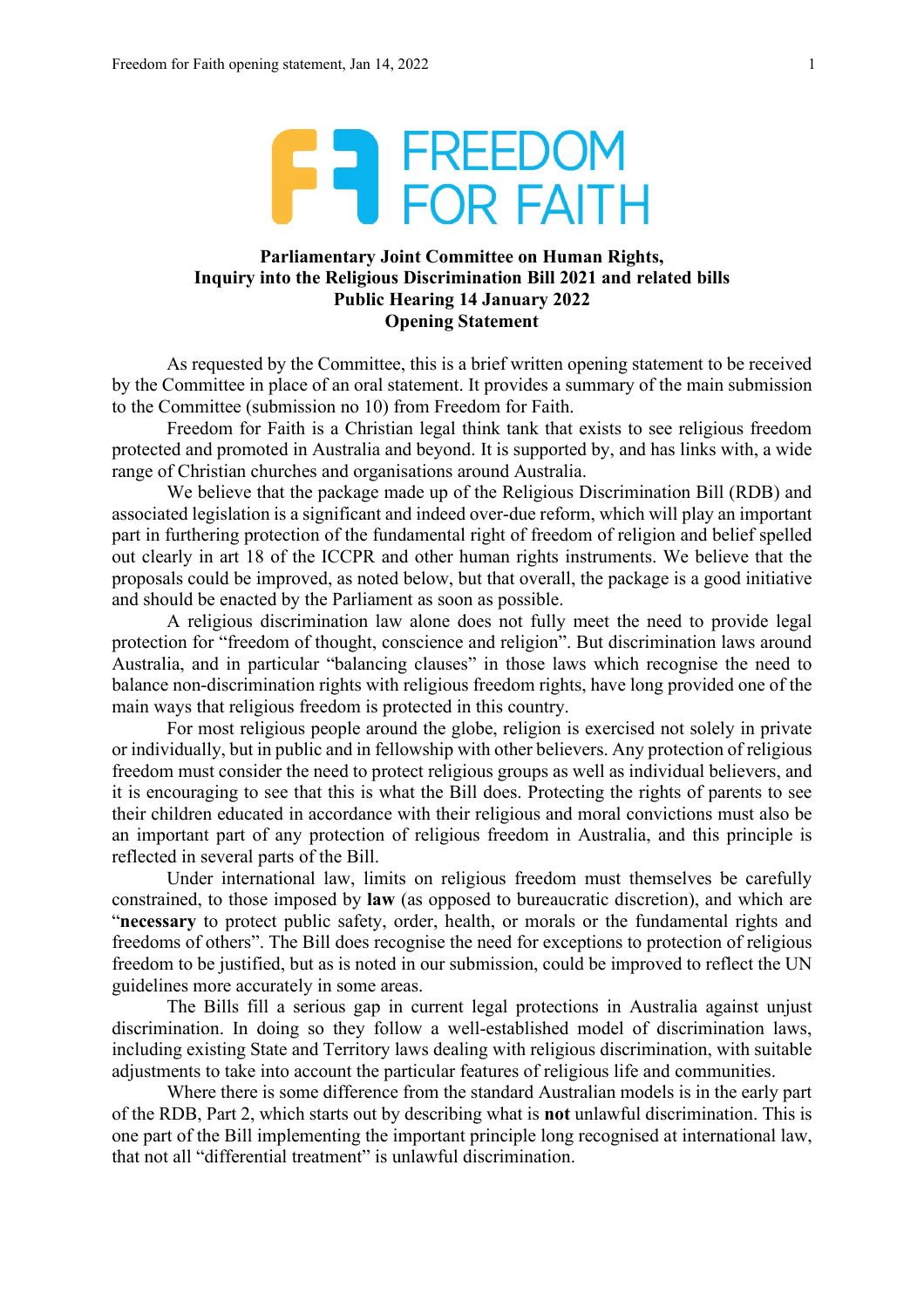To be clear, this fundamental concept recognised by the UN is not new to Australian law. All the current Australian laws on religious discrimination **already** have clear provisions which "balance" the right to freedom from discrimination with the rights of religious groups to operate in accordance with their beliefs. But the model adopted in the RDB makes it clear that this is not a "temporary concession" to some over-riding non-discrimination principle; rather it reflects the fact that there is no unlawful discrimination where decision-making relies on relevant circumstances and draws sensible distinctions between circumstances which are different. We should not force a Hindu youth group to employ a Catholic leader.

Part 2 allows religious bodies to operate in accordance with their beliefs (under s 7), though there are some additional rules for religious hospitals, aged care facilities, accommodation providers and disability service providers. Just as a political party can "prefer" to employ members of that party in head office, or an environmental lobby group can "prefer" to employ those who share its commitments, so religious bodies should generally be able to "prefer" to employ staff of the same faith, or support causes which match its faith commitments. Inclusion of "preference" is an important principle which recognises that occasionally a religious body may need specialist skills which are not easily available in its faith community, and so in some circumstances may choose to employ someone not in that community. Doing so should not undermine its general policy of preference.

Section 11 provides (supporting the rights already given by s 7) that religious schools may prefer to employ staff who support their religious beliefs, *despite* any State or Territory laws which undermine that principle. This provision is necessary because some States and Territories have imposed very restrictive rules which interfere with the religious freedom of faith-based schools (which are a key mechanism to implement parental rights under the ICCPR.) (Our submission at n 7 notes a minor drafting error in these provisions which should be corrected during Parliamentary consideration.)

Section 12 of the RDB provides that moderate statements of religious belief do not amount to discrimination under the laws governing that topic around the country. The main provision this will impact on is s 17(1) of the *Anti-Discrimination Act* 4 *1998* (Tas.) That law amounts to a severe limit on free speech which goes well beyond most other Australian laws on the topic and is arguably already constitutionally invalid in some of its applications.

There is no specific clause dealing with the question whether an employee can be disciplined for a statement made outside working hours which is motivated by religious belief, where that statement is not connected with their employment duties. However, this situation may still be addressed by a claim for "indirect discrimination" under s 14, and s 15 provides some protections in this area where a "qualifying body" tries to impose a detriment for some such action.

Our submission addresses and refutes unjustified criticisms of the Bill. We note our support for the associated amending legislation dealing with charities and an aspect of the law around weddings.

We make several recommendations for improvement of the Bill: urging the approach of focussing on "sincerity" of belief as the main criterion for decision makers rather than requiring secular officials, tribunals or courts to themselves decided what a "reasonable" religious person should believe; raising the bar under s 14 indirect discrimination claims so that a condition, requirement or practice with a detrimental impact on religious believers must be shown to "**necessary** to protect public safety, order, health, or morals or the fundamental rights and freedoms of others", in accordance with Australia's international law obligations. The onus of proof under s 14 ought to be brought into line with other Commonwealth discrimination laws and lie on the person seeking to justify the imposition of the condition, etc. We also support a "reasonable adjustments" obligation in the RDB, so that an employer or